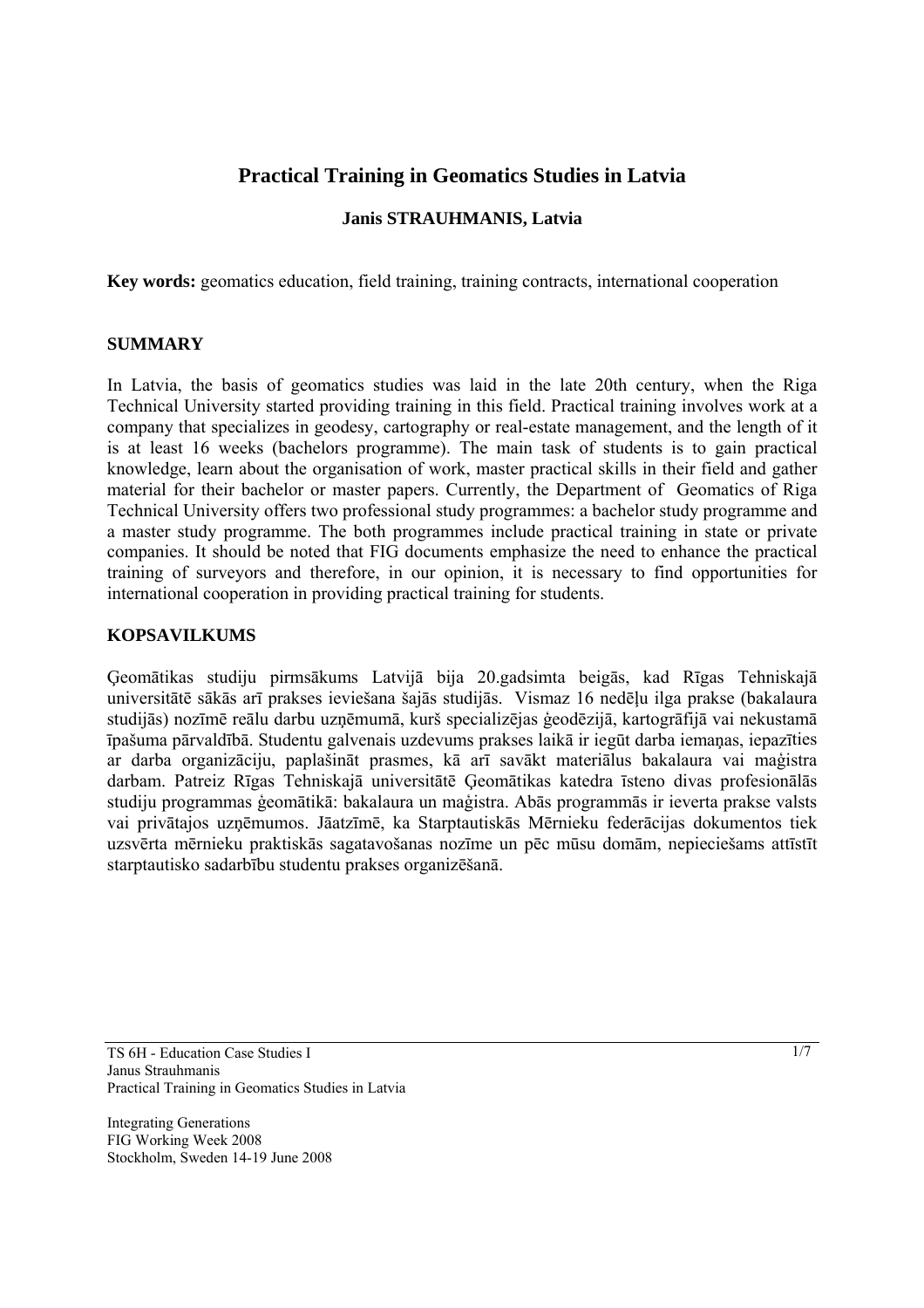## **Practical Training in Geomatics Studies in Latvia**

#### **Janis STRAUHMANIS, Latvia**

#### **INTRODUCTION**

In Latvia, the basis of geomatics studies was laid in the late 20th century, when the Riga Technical University started providing training in this field. Practical training involves work at a company that specializes in geodesy, cartography or real-estate management, and the length of it is at least 16 weeks (bachelors programme). The main task of students is to gain practical knowledge, learn about the organisation of work, master practical skills in their field and gather material for their bachelor or master papers. Currently, the Department of Geomatics of Riga Technical University offers two professional study programmes: a bachelor study programme and a master study programme. The both programmes include practical training in state or private companies.

#### **Bachelor Degree Professional Study Programme "Geomatics"**

| <b>MANDATORY SUBJECTS</b><br>A                | <b>136,5 ECTS</b> |                 |
|-----------------------------------------------|-------------------|-----------------|
|                                               | <b>28,5 ECTS</b>  |                 |
| Mathematics                                   |                   | 13,5            |
| Physics                                       |                   | 9               |
| Fundamental rights                            |                   | $\overline{3}$  |
| Labour safety                                 |                   | 1,5             |
| Civil defence                                 |                   | 1,5             |
|                                               | 67,5 ECTS         |                 |
| Application of geodetical measurements        |                   | 9               |
| Economics                                     |                   |                 |
| Environmental engineering                     |                   | $\frac{3}{3}$   |
| Computer sciences (basic course)              |                   | 4,5             |
| High geodesy                                  |                   | 9               |
| Mathematics additional parts                  |                   | 4,5             |
| Descriptive geometry and engineering graphics |                   | $\overline{3}$  |
| Geographical information systems              |                   | 6               |
| Geomatics (basic course)                      |                   | $\overline{3}$  |
| Global positioning systems                    |                   |                 |
| Legislation in geomatics                      |                   | $\frac{4,5}{3}$ |
| Property valuation                            |                   | 4,5             |
| Real estate cadastre                          |                   | 4,5             |
| Civil engineering (basic course)              |                   | 1,5             |

TS 6H - Education Case Studies I Janus Strauhmanis Practical Training in Geomatics Studies in Latvia

Integrating Generations FIG Working Week 2008 Stockholm, Sweden 14-19 June 2008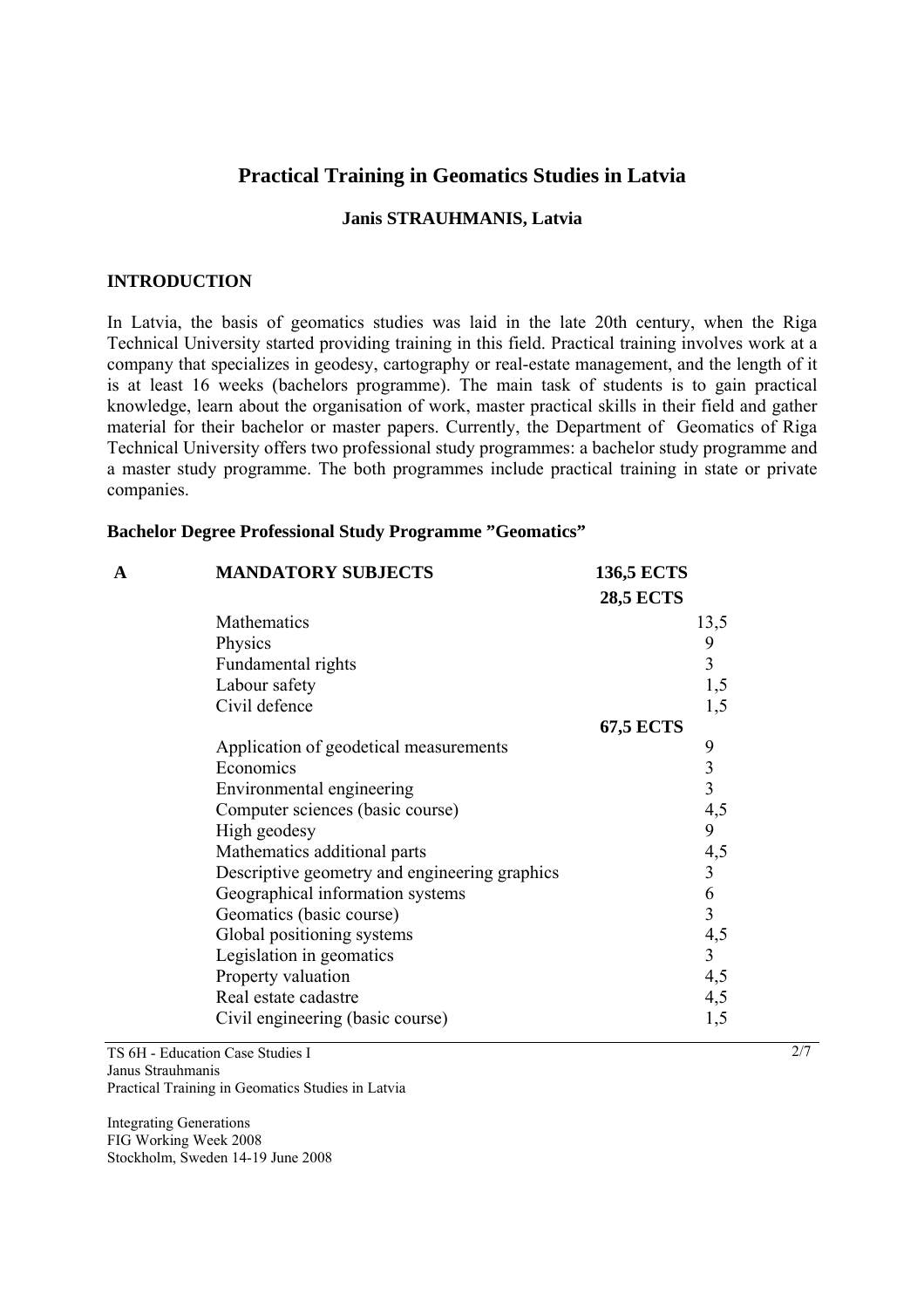| $\mathbf A$ | <b>MANDATORY SUBJECTS</b>               | <b>136,5 ECTS</b><br><b>28,5 ECTS</b> |                             |
|-------------|-----------------------------------------|---------------------------------------|-----------------------------|
|             | Building mechanics (basic course)       | <b>40,5 ECTS</b>                      | 4,5                         |
|             | Geodesy                                 |                                       | 4,5                         |
|             | Engineering geodesy                     |                                       | 393336                      |
|             | Photogrammetry                          |                                       |                             |
|             | Digital relief models                   |                                       |                             |
|             | Geodesy (practical course)              |                                       |                             |
|             | Systems of property valuation           |                                       |                             |
|             | Hydrographic measurements               |                                       |                             |
|             | Land management (basic course)          |                                       |                             |
|             | Cartography                             |                                       | 6                           |
| B           | <b>SUBJECTS OF LIMITED CHOICE</b>       |                                       |                             |
|             |                                         | <b>49,5 ECTS</b>                      |                             |
|             | Topographic measurement of cities       |                                       | 3                           |
|             | Geodetic network                        |                                       | 6                           |
|             | Global positioning systems              |                                       | 4,5                         |
|             | Geographical information systems        |                                       | 6                           |
|             | Application software in geomatics       |                                       | 4,5                         |
|             | Basic geomatic data application         |                                       | 6                           |
|             | Land law                                |                                       | 4,5                         |
|             | Land information systems (basic course) |                                       | 6                           |
|             | Physical planning (basic course)        |                                       | 4,5                         |
|             | Geodetic instruments                    |                                       |                             |
|             | Computer graphics in geomatics          |                                       | $39$<br>$3$<br>$3$<br>$4,5$ |
|             | Geodetic gravimetry                     |                                       |                             |
|             | Cadastral measurements                  |                                       |                             |
|             | Roads (basic course)                    |                                       |                             |
|             |                                         | <b>6 ECTS</b>                         |                             |
|             | General sociology                       |                                       | $\mathfrak{Z}$              |
|             | Managerial sociology                    |                                       | $\overline{3}$              |
|             | Applied etiquette                       |                                       | 3                           |
|             | Political science                       |                                       | $\overline{3}$              |
|             |                                         | <b>6 ECTS</b>                         |                             |
|             | English                                 |                                       | 6                           |
|             | German                                  |                                       | 6                           |
| $\mathbf C$ | <b>SUBJECTS OF FREE CHOICE</b>          | <b>15 ECTS</b>                        |                             |
| D           | <b>PRACTICE</b>                         | <b>39 ECTS</b>                        |                             |
|             |                                         |                                       |                             |

TS 6H - Education Case Studies I Janus Strauhmanis Practical Training in Geomatics Studies in Latvia

Integrating Generations FIG Working Week 2008 Stockholm, Sweden 14-19 June 2008 3/7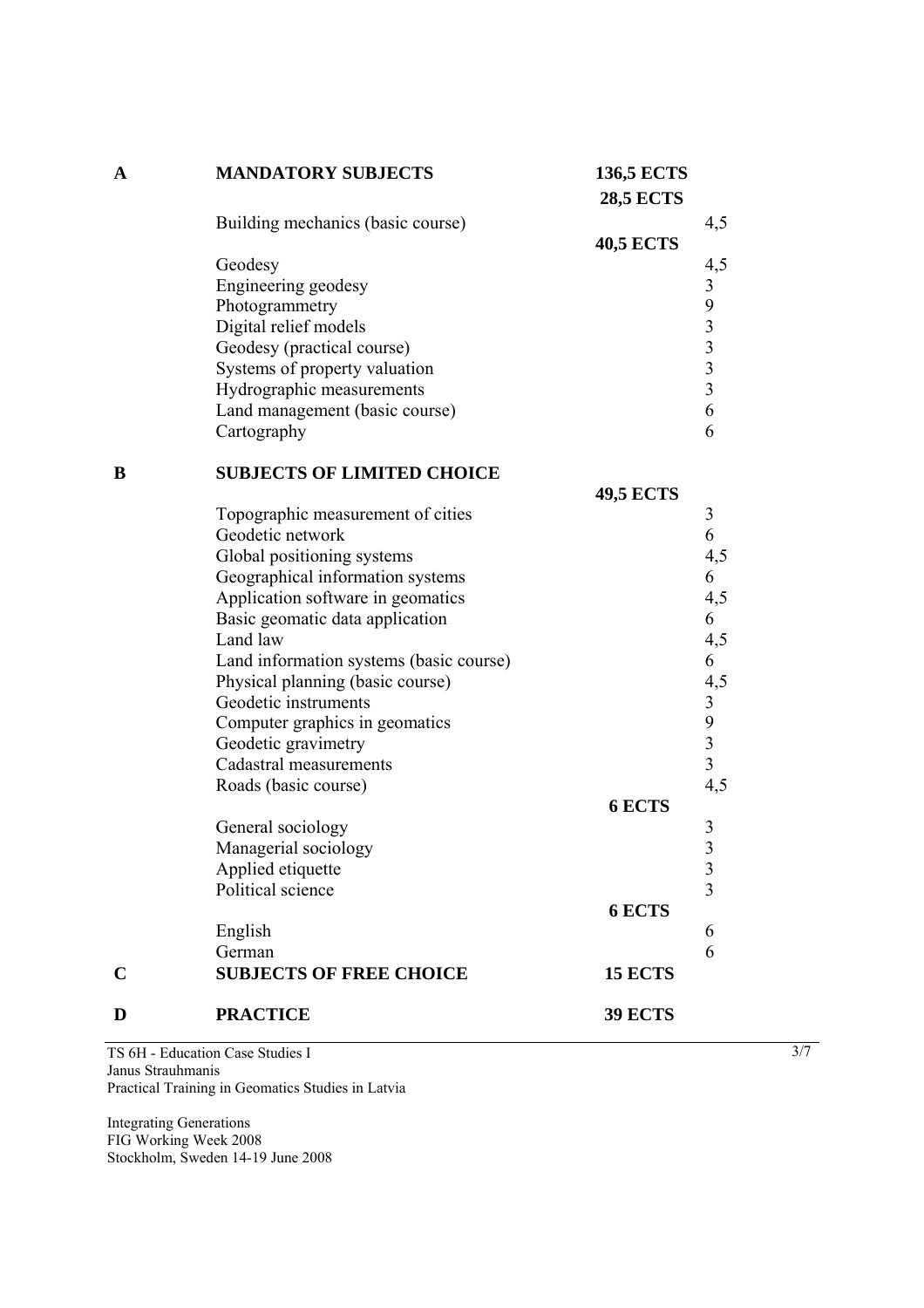| A | <b>MANDATORY SUBJECTS</b>                  | <b>136,5 ECTS</b> |
|---|--------------------------------------------|-------------------|
|   |                                            | <b>28,5 ECTS</b>  |
| E | Bachelor thesis (with engineering project) | <b>18 ECTS</b>    |
|   | Total                                      | <b>270 ECTS</b>   |

## **MASTER DEGREE PROFESSIONAL STUDY PROGRAMME "GEOMATICS"**

| A | <b>MANDATORY SULJECTS</b>        | <b>10,5 ECTS</b> |                                            |
|---|----------------------------------|------------------|--------------------------------------------|
|   | Global positioning systems       |                  | 4,5                                        |
|   | Geographical information systems |                  | 4,5                                        |
|   | Labour safety                    |                  | 1,5                                        |
| B | <b>MANDATORY SUBJECTS</b>        | <b>37,5 ECTS</b> |                                            |
|   | Application of geodetical data   |                  | 9                                          |
|   | Local geodetical network         |                  | 4,5                                        |
|   | Digital terrain models           |                  | 4,5                                        |
|   | Real estate valuation            |                  | 4,5                                        |
|   | <b>GPS</b> Heighting             |                  |                                            |
|   | Real estate management           |                  | $4,5$<br>3<br>3<br>3<br>3<br>3<br>3<br>4,5 |
|   | Thematic cartography             |                  |                                            |
|   | Digital mapping                  |                  |                                            |
|   | Environmental photogrammetry     |                  |                                            |
|   | Architectural photogrammetry     |                  |                                            |
|   | Theoretical cartography          |                  |                                            |
|   | Geodetical instruments           |                  | $\overline{3}$                             |
|   |                                  | <b>6 ECTS</b>    |                                            |
|   | Pedagogy                         |                  | $\mathfrak{Z}$                             |
|   | Psychology                       |                  | $\overline{3}$                             |
| D | <b>PRACTICE</b>                  | 9 ECTS           |                                            |
| E | <b>MASTER THESIS</b>             | 30 ECTS          |                                            |
|   | <b>Total</b>                     | <b>90 ECTS</b>   |                                            |
|   |                                  |                  |                                            |

TS 6H - Education Case Studies I Janus Strauhmanis Practical Training in Geomatics Studies in Latvia

Integrating Generations FIG Working Week 2008 Stockholm, Sweden 14-19 June 2008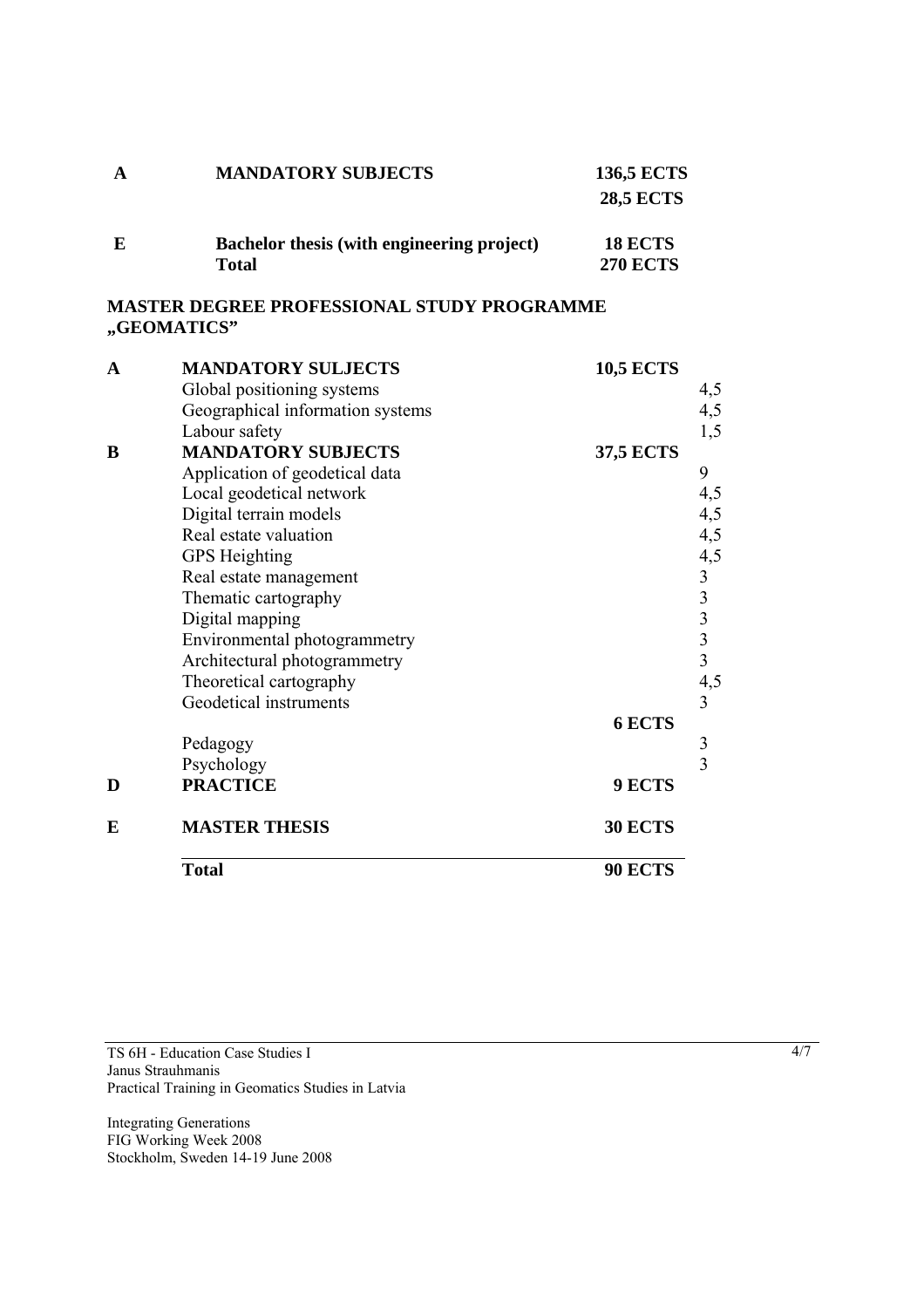The head of the Department of Geomatics or a person he has authorised concludes an agreement with the chief executive of the company, which specifies the rights and responsibilities of both parties, e.g. informing about the course of practical training and the performance of students, regular meetings with students, and others. In addition to this agreement, the parties also sign a document which specifies what types of tasks the students are supposed to perform.

At the agreement main points are:

the company fix all tasks of practical trainig;

the Department must to inform company about all changes at the practical training programm;

- the company must regulary inform Department about all changes at the practical training programm;

if it is necessary for company Department can help with geodetic instruments, because Latvian surveying companies mainly are smale.

Second document fix all tasks which student must to resolve at the practical training and this document signed by supervisor of training, student and representative of company.

 The copies of the two documents have to be attached to the account of the work accomplished during the practical training, which the students have to submit and defend at the Department.

The bachelor study programme requires that students gather material, firstly, for their engineering project, which has to be attached to the bachelor thesis and, secondly, at least a part of material for their bachelor thesis, because the theme of the bachelor thesis is the same as that of the engineering project. Therefore, special attention is given to the preparation of tasks of the practical training. For examle it will be topographic surveying or proceeding of geodetic measurements by specialized software.

For the students of the master study programme, the practical training is shorter and the main emphasis is put on gathering the information they need to write their master thesis.

The account of the practical trainig has to be prepared in accordance with the regulations approved by the Department of Geomatics. The account consists of two parts: a text and graphs, and it should contain at least 30 pages.

Structure of the account is such:

| - | title page,                                 |
|---|---------------------------------------------|
| - | copy of the agreement,                      |
| - | copy of the task of the practical training, |
| - | main text with ilustrations, tables, maps,  |

TS 6H - Education Case Studies I Janus Strauhmanis Practical Training in Geomatics Studies in Latvia

Integrating Generations FIG Working Week 2008 Stockholm, Sweden 14-19 June 2008 5/7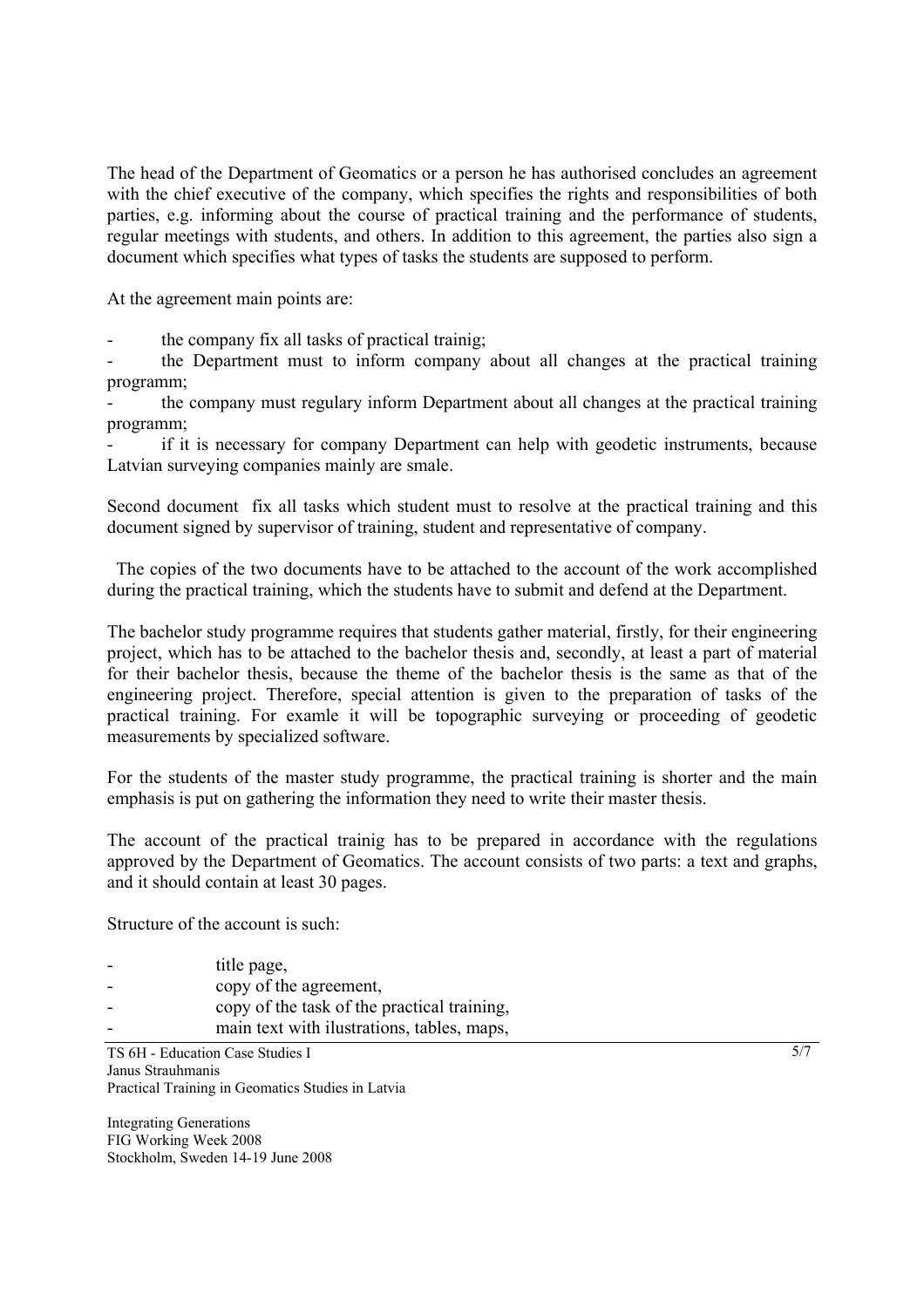- student's analize of the results of the practical training,
- executive of the company analize of the practice.

The assessment of the students' practical work is given not only by the academics of the Department of Geomatics but also by a representative of the company where the students had their practical training.

The main problems:

reaching an agreement with the managers of companies on the specified tasks to be performed by the students (it is especially difficult to cooperate with private companies because they are not interested in providing practical training to students, although they need qualified specialists);

reaching an agreement on the tasks to be performed by the student with the adviser of the student's bachelor thesis, who very often is not the supervisor of the student's practical training, because the theme of the engineering project is more specific and more concrete than that of the bachelor thesis.

Currently, the academics of the Department of Geomatics have started work on preparing methodological guidelines for practical training in the field of geomatics.

It should be noted that FIG documents emphasize the need to enhance the practical training of surveyors and therefore, in our opinion, it is necessary to find opportunities for international cooperation in providing practical training for students. We have already taken the first steps in this direction by trainig the students from the University of Valensia (Spain) and providing them practical training in geodesy.